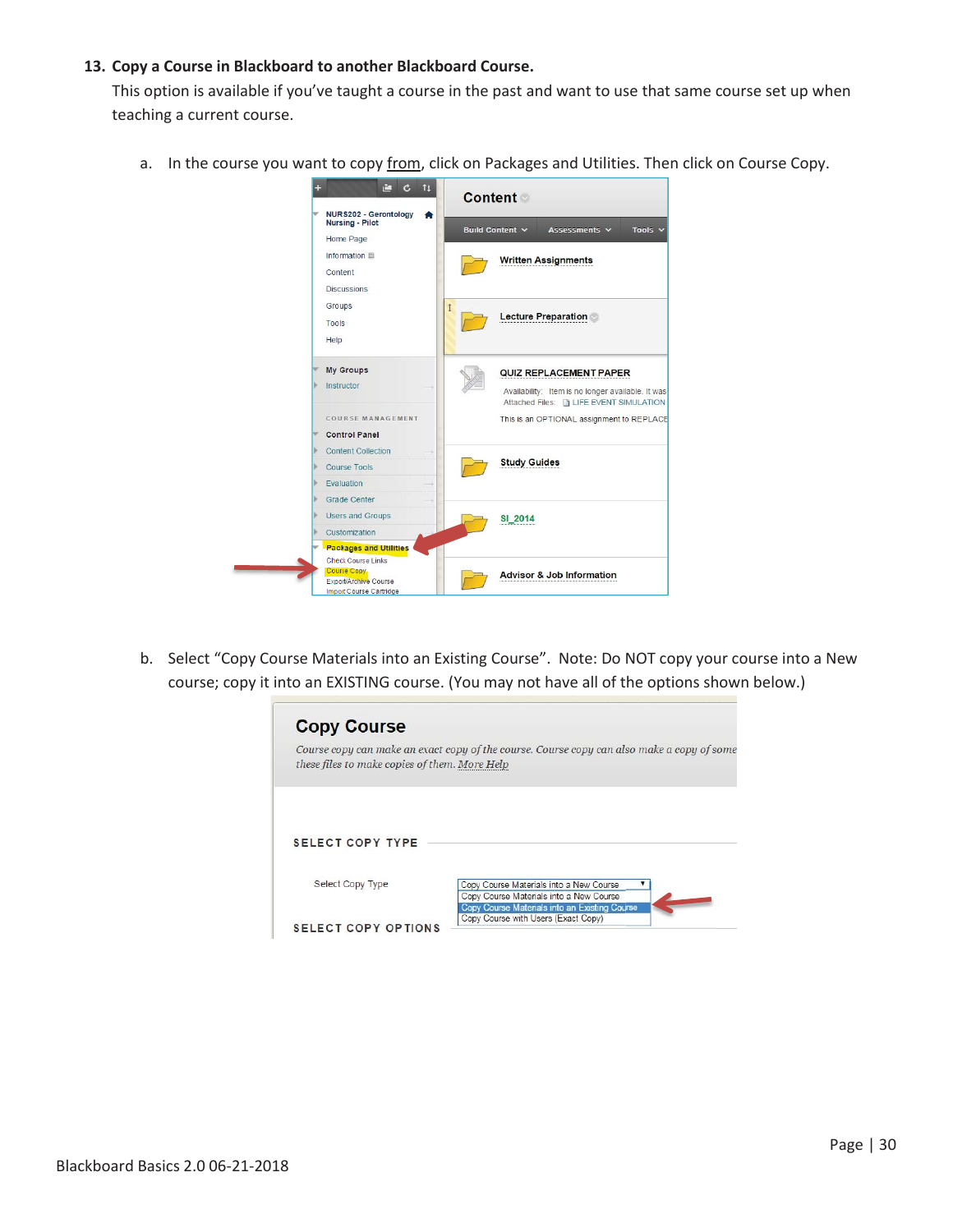c. Click Browse to find the course you want to copy the materials *into.* A box will pop up with your courses. Click the button on the left to choose the course you want to copy into. Click Submit.

| edu           | <b>LE, CELT   Center for Exce   CO CUW CELT -</b> |                          |                 | <b>ED</b> Courses - Blackboard Learn - Google Chrome                                                                                                            |                                        |                                                                                                                      | $=$ $\Box$                                                                                                                                                                            | $\Sigma$         |
|---------------|---------------------------------------------------|--------------------------|-----------------|-----------------------------------------------------------------------------------------------------------------------------------------------------------------|----------------------------------------|----------------------------------------------------------------------------------------------------------------------|---------------------------------------------------------------------------------------------------------------------------------------------------------------------------------------|------------------|
|               | an exact copy of the course. Course copy can all  | $\overline{\phantom{a}}$ | $ULLI-130$      | A Secure https://concordia.blackboard.com/webapps/blackboard/taglib/cp_search_course_popup.jsp?useDomains=tru Q<br>PT Department Transition to Biended Learning | $\overline{O}$ ep $\angle 4$ ,<br>2015 | suuriyan<br>cpeterse<br>epaly<br>rbarnhart<br>afranz<br>dgerke<br>klemley<br><b>Iharriso</b><br>Ipintor<br>sgallanis | Duriyan, Sherr<br>Petersen.<br>Cheryl<br>Paly, Elizabeth<br>Barnhart,<br>Robert<br>Franz, Ann<br>Gerke, Dale<br>Lemley, Kathy<br>Harrison, Lois<br>Pintor, Lisa<br>Gallanis.<br>Susan | $\blacktriangle$ |
| PE            | ies of them. More Help                            | ◎                        | <b>CELT-150</b> | CELT Test Course for Web Conferences                                                                                                                            | Aug 17,<br>2016                        | sgallanis<br>mblodget<br>justinsuperadmin<br>eevans<br>f00411894                                                     | Gallanis.<br>Susan<br>Blodgett.<br>Margaret<br>Frisque, Justin<br>Evans.<br>Elizabeth<br>Virchow.<br><b>Brittany</b>                                                                  |                  |
|               | Copy Course Materials into an Existing Cour       |                          | <b>CELT-151</b> | Susan Test 3                                                                                                                                                    | Dec 9,<br>2015                         | sgallanis                                                                                                            | Gallanis.<br>Susan                                                                                                                                                                    |                  |
| <b>TIONS</b>  |                                                   | ⋒                        | <b>CELT-175</b> | Department Transition to Blended Learning<br>(Gallanis)                                                                                                         | Feb 16,<br>2016                        | sgallanis                                                                                                            | Gallanis,<br>Susan                                                                                                                                                                    |                  |
| e ID          | Browse.                                           | ⋒                        | <b>CELT-194</b> | CELT - Universal Design for Learning                                                                                                                            | May 17,<br>2016                        | sgallanis                                                                                                            | Gallanis.<br>Susan                                                                                                                                                                    |                  |
| als<br>ct All |                                                   |                          |                 |                                                                                                                                                                 |                                        | Cancel                                                                                                               | <b>Submit</b>                                                                                                                                                                         |                  |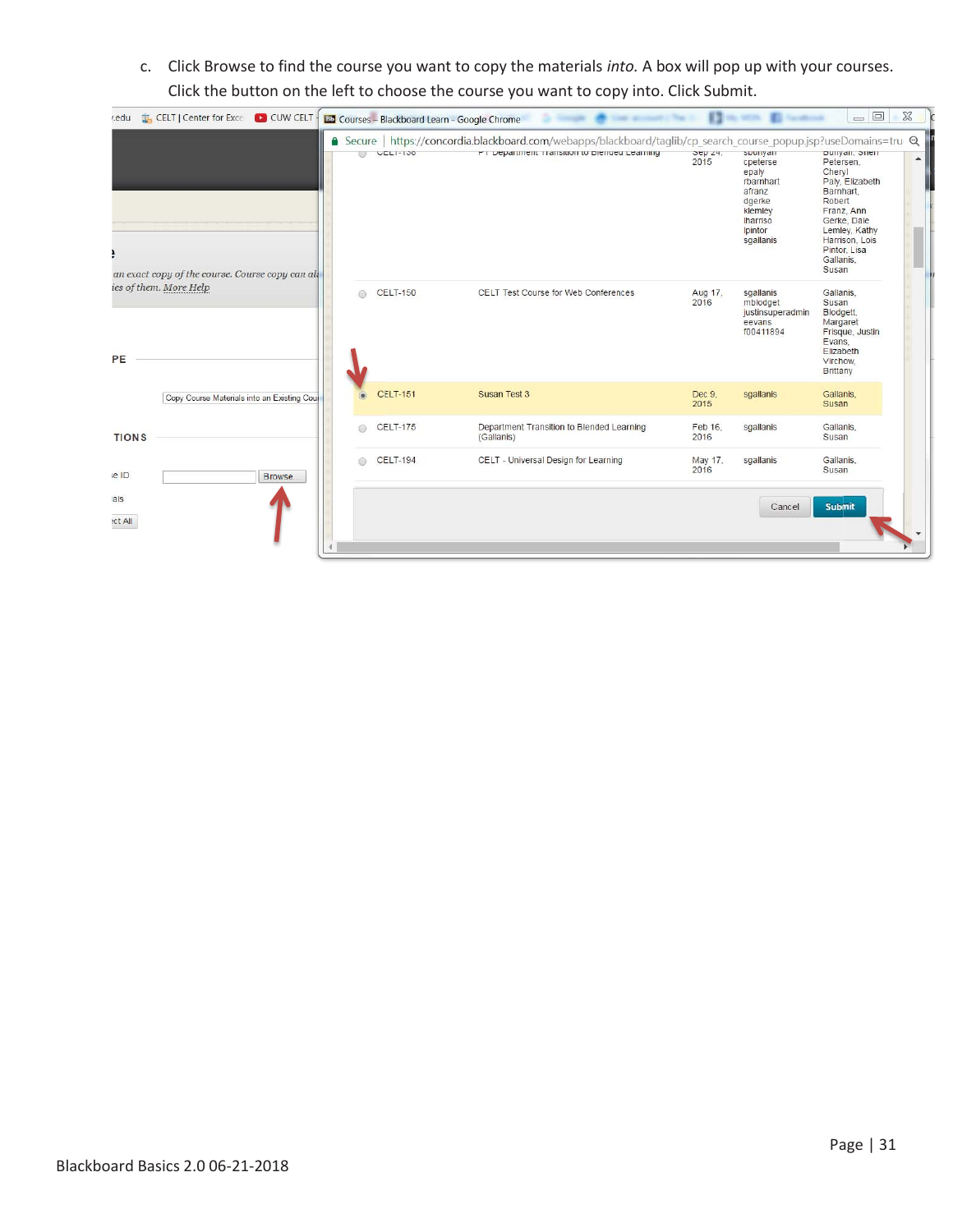- d. Select the items you want to copy. In most cases, you can click Select All, then uncheck items you *don't* want to copy (example: Announcements). Then click Submit. NOTE: If you are copying discussion boards, there are two options for copying:
	- i. The first option will copy the discussion board AND all of the threads created in that discussion board (even those created by students).
	- ii. The second option will copy ONLY the discussion board (no created threads). This option is most commonly chosen if your discussion prompt is in the forum description or your forum is a "postfirst" discussion (students must post their response before reading other responses).

|                   |                         | <b>SELECT COPY OPTIONS</b>         |                                                                 |                                                                                                                                                                     |
|-------------------|-------------------------|------------------------------------|-----------------------------------------------------------------|---------------------------------------------------------------------------------------------------------------------------------------------------------------------|
|                   |                         | - Destination Course ID            | CELT-151                                                        | Browse                                                                                                                                                              |
|                   | Select Course Materials |                                    |                                                                 |                                                                                                                                                                     |
|                   | Select All              | Unselect All                       |                                                                 |                                                                                                                                                                     |
|                   | Content Areas           |                                    |                                                                 |                                                                                                                                                                     |
|                   | ■ Home Page             |                                    |                                                                 |                                                                                                                                                                     |
|                   | ■ Information           |                                    |                                                                 |                                                                                                                                                                     |
|                   | ☑ Content               |                                    |                                                                 |                                                                                                                                                                     |
|                   |                         | ☑ Course Evaluation                |                                                                 |                                                                                                                                                                     |
|                   | included.               | Adaptive Release Rules for Content |                                                                 | User criteria will not be captured if enrollments are not included. Assignment<br>submissions will not be captured if the Grade Center columns and settings are not |
|                   | Announcements<br>✔      |                                    |                                                                 |                                                                                                                                                                     |
| See d.i and       | ✔ Blogs                 |                                    |                                                                 |                                                                                                                                                                     |
| d.ii regarding    | $\sqrt{ }$ Calendar     |                                    |                                                                 |                                                                                                                                                                     |
| copying           | $\sqrt{ }$ Contacts     |                                    |                                                                 |                                                                                                                                                                     |
| <b>Discussion</b> | Content Alignments      |                                    |                                                                 |                                                                                                                                                                     |
| Boards.           | $\overline{\mathbf{r}}$ | <b>Discussion Board</b>            |                                                                 |                                                                                                                                                                     |
|                   |                         |                                    | nclude starter posts for each thread in each forum (anonymized) |                                                                                                                                                                     |
|                   |                         |                                    | Include only the forums, with no starter posts                  |                                                                                                                                                                     |
|                   | ✔ Glossary              |                                    |                                                                 |                                                                                                                                                                     |
|                   |                         | Grade Center Columns and Settings  |                                                                 |                                                                                                                                                                     |
|                   |                         |                                    |                                                                 | <b>Submit</b><br>Cancel                                                                                                                                             |

e. You will receive a message that the copy action is queued (see green below). You will receive an email when the course copy is complete.